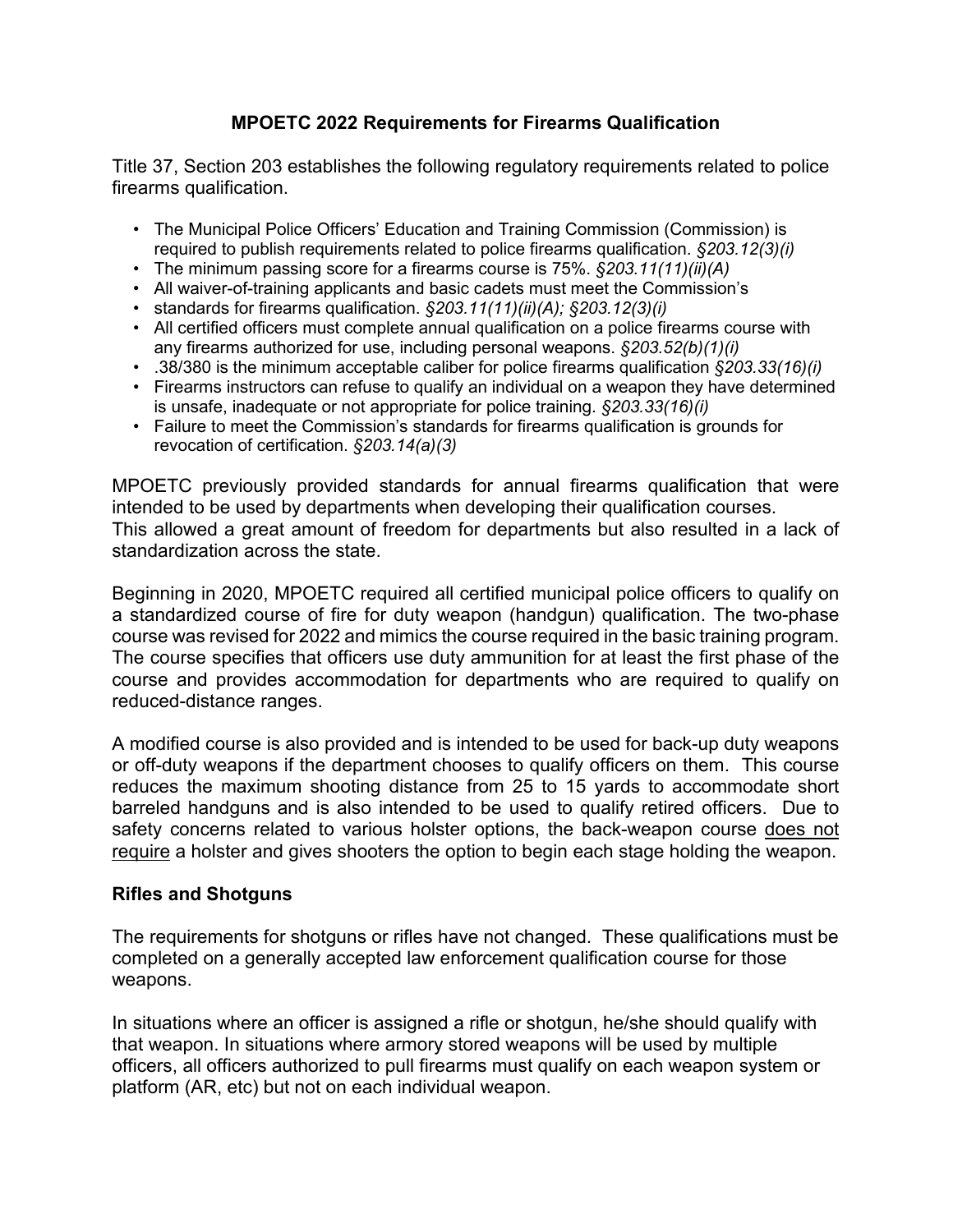### **Firearms Instructors**

All basic academy firearms training and qualifications must be accomplished by Municipal Police Instructors employed by certified police academies.

All annual firearms qualification for in-service police officers must be conducted by a Certified Law Enforcement Firearms Instructor. Firearms Instructors who have successfully completed firearms instructor training can submit an application and, once approved by MPOETC, are authorized to conduct annual qualifications in Pennsylvania. More information about applying to be a Certified Law Enforcement Firearms Instructor is available on the MPOETC website at <https://mpoetc.psp.pa.gov/training/Pages/Firearms.aspx>

## **Documentation**

Firearms instructors and Police Chiefs are responsible for producing and maintaining documentation of in-service firearms qualifications to include the number of rounds fired, individual scores, and firearms used.

Annual firearms qualifications must be documented in the MPOETC Training and Certification System (TACS). At a minimum, each officer's primary duty weapon qualification must be entered by the end of each calendar year to maintain certification. Qualifications for additional weapon systems may be entered.

Officers for whom no qualification is entered will show an "**expired**" certification (MPOETC number) and will be removed from the Administrative Office of Pennsylvania Courts (AOPC) until a qualification is entered.

**REMINDER: A weapon may not be carried on duty for which an officer is not qualified**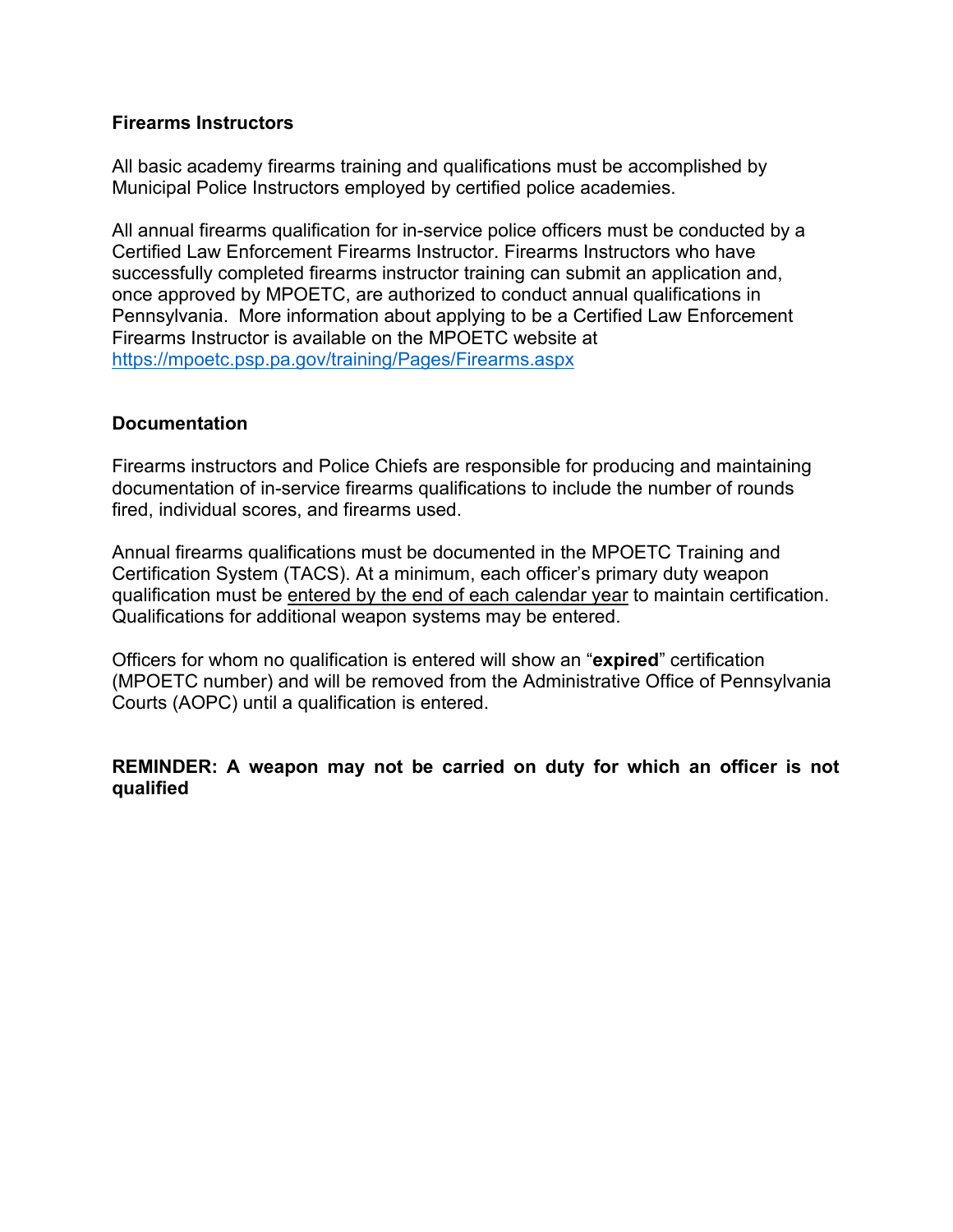#### **2022 MPOETC Handgun Qualification Course (Two Phase Course) Phase One 25 Rounds Stage Yards Rounds Time Task Description 1 25 8 40 seconds Precision Fire from Cover** From the 25-yard line, on the command to fire, shooter draws, takes cover, and fires **2 rounds** standing right side of barricade, **2 rounds** standing left side of barricade, **2 rounds** kneeling left side of barricade, and **2 rounds** kneeling right side of the barricade. Firing is done using a Roll-Out technique, firing two rounds per exposure and using a different location for each exposure. When all 8 rounds have been fired the shooter should perform a tactical (magazine save) reload. **Total time for 8 rounds is 40 seconds. 2 15 6 8 seconds Move to Cover** From the 15-yard line, on the command to fire, shooter draws and fires **2 rounds** at target, moves to the right 2-3 yards to kneel behind low cover or simulated cover and fires **1 round** at target from behind cover. **Total time for 3 rounds is 8 seconds. Repeat Drill moving to the left. 3 15-7 3 5 seconds Walk & Draw** From the 15-yard line, on the command "Walk," shooter begins walking toward the target. On command to fire, shooter stops, draws, and fires **3 rounds** in **5 seconds**. **4 7 8 10 seconds One handed firing** From the 7-yard line, on the command to fire, shooter draws and fires **2 rounds** *strong hand only* from eye level, de-cocks or engages safety, transfers weapon to support hand and fires **2 rounds** with *support hand only* from eye level. **Total time for 4 rounds is 10 seconds. Repeat Drill.**

#### **Instructions:**

All firing in this phase should be done using a two-handed grip unless otherwise annotated.

All draws are from a snapped holster or if a concealed plainclothes holster. No "alibis," except for an inoperable weapon. Shooter must clear all stoppages. After firing at all stages, shooters will scan 360̊for additional threats.

Shooters will fire the course with full magazines and reload as necessary with no additional time accommodations.

Only factory-new duty ammunition or currently issued duty ammunition will be used for this phase.

### **Total – 25 Rounds in this Phase**

#### **TQ 21 target scored 5-3** (**Possible 125 points in this phase)**

**75% or 94 points** must be attained to successfully pass this phase.

At this point in the course, instructors will change, mark or paste the target.

#### **\*\*\*\*15-Yard Range Exceptions\*\*\*\***

The Handgun Qualification course requires a stage at the 25-yard line. Some in-door ranges are limited to 15 yards so when using a shooting range which is limited to 15-yard maximum distance, the qualification course shall be conducted using two different targets as described below.

The 25-yard stage will be conducted at the 15-yard line using a reduced sized TQ 22 target scored 5-3. This target will be scored immediately after the 25-yard rounds are fired and score for this target will be added to the score for the remaining stages of Phase 1.

A full-sized TQ-21 target will then be used for the remaining stages in Phase 1 and all the remaining stages will be conducted according to the distances stated in the qualification course.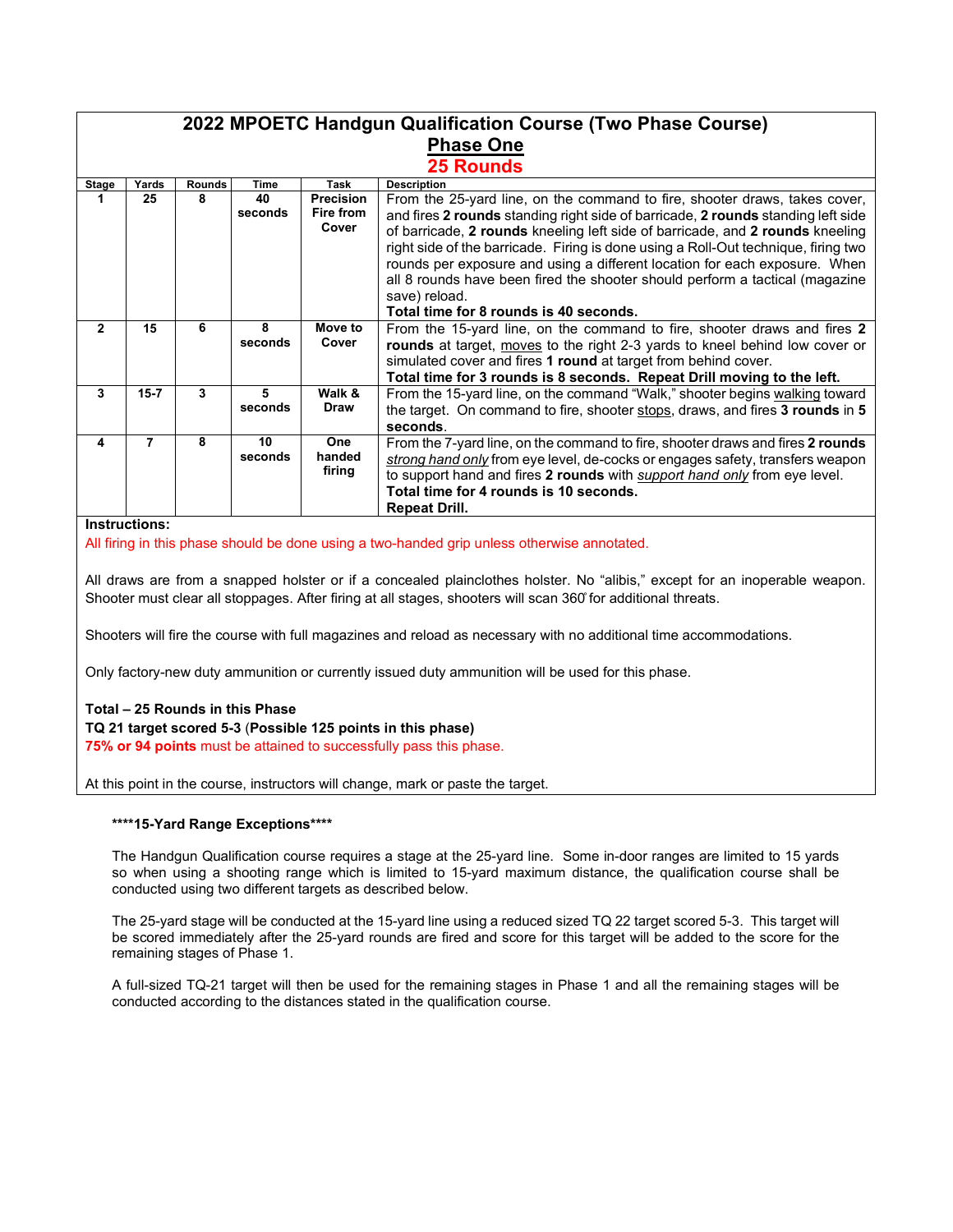| 2022 MPOETC Handgun Qualification Course (Two Phase Course) |                |                               |              |                       |                                                                                  |  |  |  |  |  |  |
|-------------------------------------------------------------|----------------|-------------------------------|--------------|-----------------------|----------------------------------------------------------------------------------|--|--|--|--|--|--|
| <b>Phase Two</b>                                            |                |                               |              |                       |                                                                                  |  |  |  |  |  |  |
|                                                             |                |                               |              |                       |                                                                                  |  |  |  |  |  |  |
| <b>25 Rounds</b>                                            |                |                               |              |                       |                                                                                  |  |  |  |  |  |  |
| <b>Stage</b>                                                | Yards          | <b>Rounds</b><br>$\mathbf{2}$ | <b>Time</b>  | <b>Task</b><br>Shove- | <b>Description</b>                                                               |  |  |  |  |  |  |
| 1                                                           | 1              |                               | 4            | Shoot                 | From the 1-yard line, on the command to fire, shooter strikes at target with     |  |  |  |  |  |  |
|                                                             |                |                               | seconds      |                       | support hand, steps back, draws and fires 2 rounds in 4 seconds.                 |  |  |  |  |  |  |
| $\overline{2}$                                              | 3              | $\overline{2}$                | 3            | <b>Reaction</b>       | From the 3-yard line, on the command to fire, shooter draws and fires            |  |  |  |  |  |  |
|                                                             |                |                               | seconds      | Shoot                 | 2 rounds in 3 seconds.                                                           |  |  |  |  |  |  |
| $\mathbf{3}$                                                | $3 - 7$        | 4                             | 8            | Firing                | From the 3-yard line, on the command to fire, shooter draws and fires            |  |  |  |  |  |  |
|                                                             |                |                               | seconds      | <b>Retreat</b>        | 4 rounds in 8 seconds while moving back to the 7-yard line.                      |  |  |  |  |  |  |
|                                                             |                |                               |              |                       |                                                                                  |  |  |  |  |  |  |
|                                                             |                |                               |              |                       | <b>Body Armor Drill:</b> When all shooters have recovered to the "Scan" position |  |  |  |  |  |  |
|                                                             |                |                               |              |                       | and are at the 7-yard line, the firearms instructor will call out "Body Armor!"  |  |  |  |  |  |  |
|                                                             |                | 1                             | $\mathbf{2}$ |                       | and the shooters will fire one additional shot to the head.                      |  |  |  |  |  |  |
|                                                             |                |                               | seconds      |                       |                                                                                  |  |  |  |  |  |  |
| 4                                                           | $\overline{7}$ | 6                             | 4            | <b>Pivot Fire</b>     | From the 7-yard line, with the shooter facing away from the threat (target) and  |  |  |  |  |  |  |
|                                                             |                |                               | seconds      |                       | with their weapon holstered, on the command to fire, shooter pivots 180          |  |  |  |  |  |  |
|                                                             |                |                               |              |                       | degrees to face the threat, draws and fires 2 rounds in 4 seconds.               |  |  |  |  |  |  |
|                                                             |                |                               |              |                       | Ensure shooters do not draw until facing the target.                             |  |  |  |  |  |  |
|                                                             |                |                               |              |                       | Repeat Drill a total of three times.                                             |  |  |  |  |  |  |
|                                                             |                |                               |              |                       |                                                                                  |  |  |  |  |  |  |
|                                                             |                | 1                             | $\mathbf{2}$ |                       |                                                                                  |  |  |  |  |  |  |
|                                                             |                |                               | seconds      |                       | <b>Body Armor Drill:</b> After the third repetition, when all shooters have      |  |  |  |  |  |  |
|                                                             |                |                               |              |                       | recovered to the "Scan" position, the firearms instructor will call out "Body    |  |  |  |  |  |  |
|                                                             |                |                               |              |                       | Armor!" and the shooters will fire one additional shot to the head.              |  |  |  |  |  |  |
| 5                                                           | 10             | 6                             | 8            | Lateral               | From the 10-yard line, on the command to fire, shooter draws and moves to        |  |  |  |  |  |  |
|                                                             |                |                               | seconds      | <b>Firing</b>         | left while engaging target with 3 rounds in 8 seconds.                           |  |  |  |  |  |  |
|                                                             |                |                               |              |                       | <b>Repeat Drill moving right.</b>                                                |  |  |  |  |  |  |
| 6                                                           | $10 - 5$       | 3                             | 8            | <b>Firing</b>         | From the 10-yard line, on the command to fire, shooter draws and fires           |  |  |  |  |  |  |
|                                                             |                |                               | seconds      | Advance               | 3 rounds in 8 seconds while advancing toward target.                             |  |  |  |  |  |  |
|                                                             |                |                               |              |                       |                                                                                  |  |  |  |  |  |  |

**Instructions:**

All firing in this phase should be done using a two-handed grip.

If necessary for safety reasons, firearms instructors should use additional relays in stages involving movement to increase the shooter/instructor ratio and provide adequate space between shooters.

After firing at all stages, shooters will scan 360̊for additional threats.

At the firearms instructor's discretion a "challenge drill" can be incorporated to include the "Universal Cover Mode" and "Verbal Challenges" to reduce the training scar that every draw should result in firing rounds.

Factory-new ammunition (either duty or practice ammunition) may be used for this phase.

**Total – 25 Rounds TQ 21 target scored 5-3** (**Possible 125 points) 75% or 94 points** must be attained to successfully pass this phase.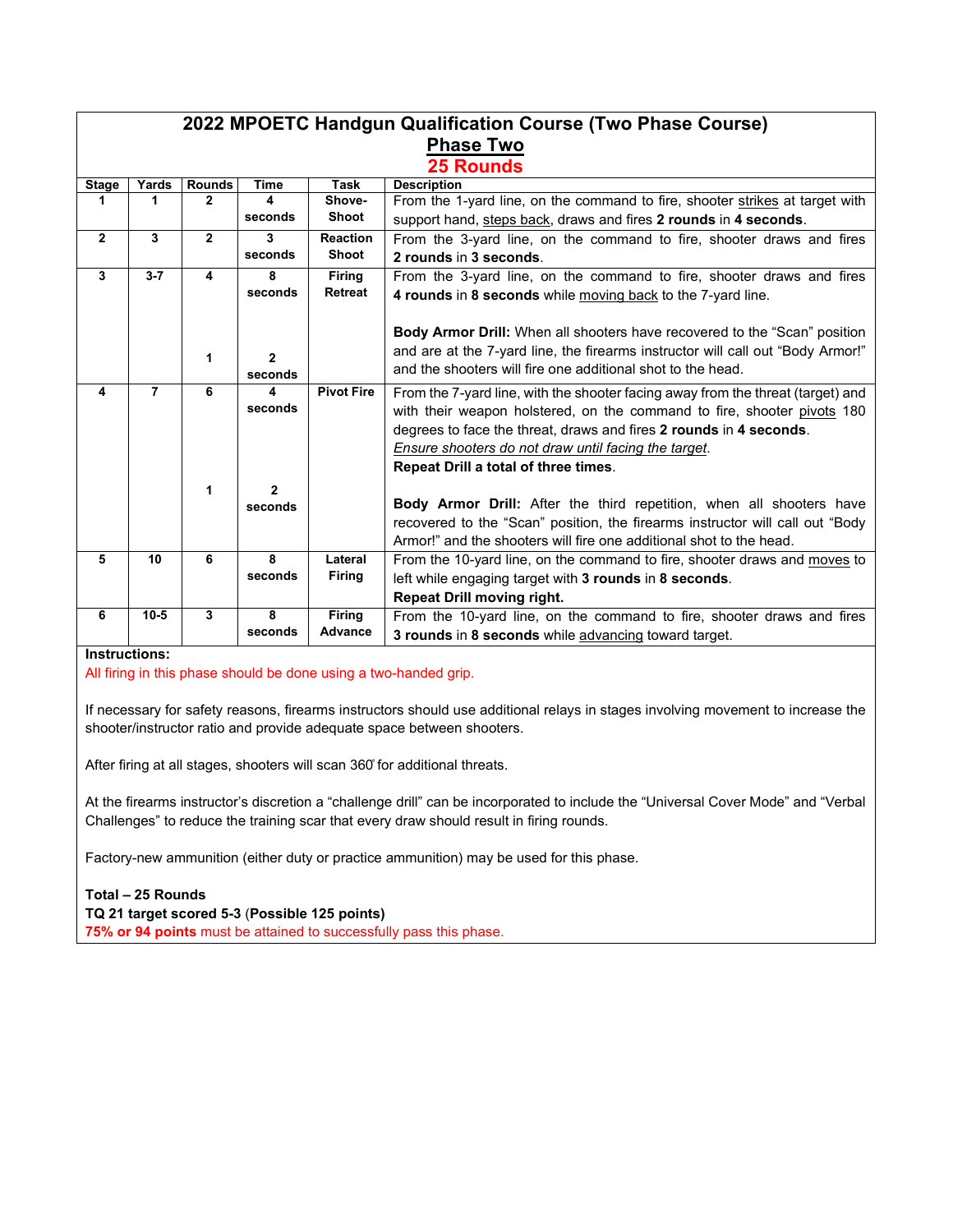| 2022 MPOETC Back-Up Weapon & RLEIA Handgun Qualification Course |                |               |               |                  |                                                                                                                                                             |  |  |  |  |
|-----------------------------------------------------------------|----------------|---------------|---------------|------------------|-------------------------------------------------------------------------------------------------------------------------------------------------------------|--|--|--|--|
| <b>50 Rounds</b>                                                |                |               |               |                  |                                                                                                                                                             |  |  |  |  |
| <b>Stage</b>                                                    | Yards          | <b>Rounds</b> | <b>Time</b>   | <b>Task</b>      | <b>Description</b>                                                                                                                                          |  |  |  |  |
| 1.                                                              | 1              | 4             | 2             | Weapon           | From the 1-yard line, on the command to fire, shooter fires 2 rounds center                                                                                 |  |  |  |  |
|                                                                 |                |               | seconds       | <b>Retention</b> | mass in 2 seconds from a weapon retention position, scan, and recover.                                                                                      |  |  |  |  |
|                                                                 |                |               |               | (2X)             | Reload if necessary and, on the command to fire, perform a second time.                                                                                     |  |  |  |  |
| $\mathbf{2}$                                                    | 3              | 6             | $\mathbf{2}$  | <b>Reaction</b>  | From the 3-yard line, on the command to fire, shooter takes one step to the                                                                                 |  |  |  |  |
|                                                                 |                |               | seconds       | Shoot            | right or left (as directed by instructor) and fires 3 rounds center mass in 2                                                                               |  |  |  |  |
|                                                                 |                |               |               |                  | seconds, scan, and recover. Reload if necessary and, on the command to                                                                                      |  |  |  |  |
|                                                                 |                |               |               |                  | fire, perform a second time moving in the other direction.                                                                                                  |  |  |  |  |
| $\mathbf{3}$                                                    | 5              | 5             | 5             | <b>Failure</b>   | From the 5-yard line, on the command to fire, shooter fires 2 rounds center                                                                                 |  |  |  |  |
|                                                                 |                |               | seconds       | <b>Drill</b>     | mass, then 1 round to the head, then 2 rounds to either marked hip area.                                                                                    |  |  |  |  |
|                                                                 |                |               |               |                  | Total time for 5 rounds is 8 seconds.                                                                                                                       |  |  |  |  |
| 4                                                               | $\overline{7}$ | 10            | 10<br>seconds | One<br>handed    | From the 7-yard line, on the command to fire, shooter fires 5 rounds center                                                                                 |  |  |  |  |
|                                                                 |                |               |               | firing           | mass using strong hand only, scan, and recover. Reload if necessary and,<br>on the command to fire, shooter fires 5 rounds center mass using <i>support</i> |  |  |  |  |
|                                                                 |                |               |               | (2X)             | hand only, scan and recover.                                                                                                                                |  |  |  |  |
|                                                                 |                |               |               |                  | Total time for 5 rounds is 10 seconds.                                                                                                                      |  |  |  |  |
| 5                                                               | 10             | 5             | 12            | Far              | From the 10-yard line, on the command to fire, shooter fires 2 rounds center                                                                                |  |  |  |  |
|                                                                 |                |               | seconds       | <b>Failure</b>   | mass, then 1 round to the head, then 2 rounds to either marked hip area.                                                                                    |  |  |  |  |
|                                                                 |                |               |               | <b>Drill</b>     | Total time for 5 rounds is 12 seconds.                                                                                                                      |  |  |  |  |
| 6                                                               | 15             | 10            | 10            | Move to          | From the 15-yard line, on the command to fire, shooter fires 2 rounds at                                                                                    |  |  |  |  |
|                                                                 |                |               | seconds       | cover            | target, takes a step to the right or left moving behind cover and fires 3 rounds                                                                            |  |  |  |  |
|                                                                 |                |               |               | (2X)             | from behind cover. Reload if necessary and, on the command to fire, perform                                                                                 |  |  |  |  |
|                                                                 |                |               |               |                  | a second time after stepping in the other direction.<br>Total time for 5 rounds is 10 seconds.                                                              |  |  |  |  |
| $\overline{7}$                                                  | 15             | 10            | 20            | Fire from        | From the 15-yard line, on the command to fire, shooter takes cover behind a                                                                                 |  |  |  |  |
|                                                                 |                |               | seconds       | Cover            | barricade and fires 5 rounds standing right side of barricade, reloads if                                                                                   |  |  |  |  |
|                                                                 |                |               |               |                  | necessary, moves to the left side of the barricade and fires 5 rounds standing                                                                              |  |  |  |  |
|                                                                 |                |               |               |                  | left side of the barricade.                                                                                                                                 |  |  |  |  |
|                                                                 |                |               |               |                  | Total time for 10 rounds is 20 seconds.                                                                                                                     |  |  |  |  |

### **Instructions:**

All firing in this course should be done using a two-handed grip unless otherwise annotated.

Due to the variety of holsters and carrying positions, for safety reasons all stages will begin **EITHER** with the weapon in a holster located at the shooter's waist **OR** with the weapon in the strong hand, the muzzle in Sul or Low Ready (at the instructor's discretion), with the trigger finger OFF the trigger, outside of the trigger guard, and registered on the frame of the weapon. After firing at all stages, shooters will maintain proper muzzle control and trigger finger management while scanning 360° for additional threats, and holster if applicable.

Factory-new ammunition (either duty or practice ammunition) may be used for this course. Shooters will fire the course with full magazines/cylinders and reload as necessary with no additional time accommodations.

If necessary, to alleviate safety concerns for a specific shooter, firearms instructors may modify some portion of this course, but must document any modifications and immediately notify MPOETC of any modifications.

Prior to beginning the qualification, instructors should use a black marker to clearly mark a 6" circle on the target for each hip area as indicated in red on the next page. These circles will be used to score the four rounds fired in stage 4 and 6. Instructors should explain to the shooter the rationale for using shots to the hip as an alternative when shots to the body or head are not effective.

**Total – 50 Rounds on a TQ 21 target scored 5-3** *(Score shots inside the lined area of the target, to include the head, and hip area circles at 5, all others on silhouette at 3, all shots outside the silhouette are scored 0 points.)* (**Possible 250 points)**

**75% or 188 points** must be attained to successfully pass this course.